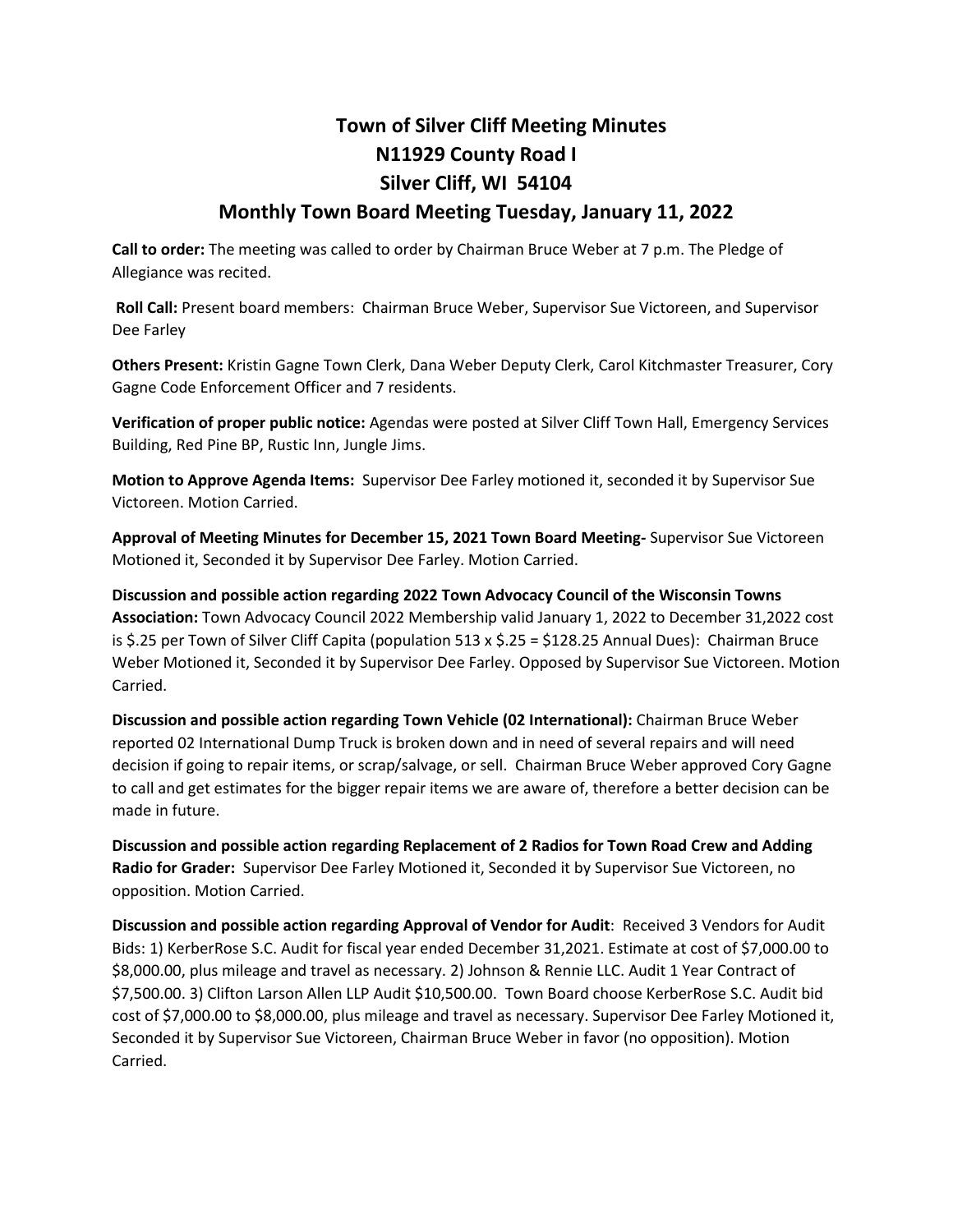**Discussion and possible action regarding Installation of Antivirus & Remote Services: UES Technologies Quote#38266 for \$355.00:** Election Commission recommending additional remote security to be put on 3 laptops for vote registry online, Wisvote: Election Worker Deb. Peters, Town Clerk Kristin Gagne, Deputy Clerk Dana Weber. Supervisor Sue Victoreen Motioned it, Seconded it by Supervisor Dee Farley. All in favor, Motion Carried.

Noted town will need to set up .gov email for clerk also in near future, which can be linked to current clerk email.

**Present Information and possible action regarding Forestry Plan:** Sabin Rosenbaum reported all town properties GIS maps pending, Christopher Norton is in process of working on recommendations from Forester that town has some areas ready for harvest. Will need input on Harvest from Town Board as to how they would want to handle money if percentage or if all proceeds to separate fund? Sabin Rosenbaum reported mapping taking longer due to weather, some land access complications; might have some personal structures on town properties that will need to be addressed. Sabin Rosenbaum reported one of uses mentioned in planning commission meeting is Brush pile concerns.

## **Reports/updates presented:**

- a. **Treasurer's report:** Carol Kitchmaster reported a balance in checking account of \$20,724.17 Balance in money market is \$355,931.00, (\$800,000 with tax money), CD's Total \$591,527.78 a lot of outstanding checks (smaller amounts).
- **b. Clerks Report:** Kristin Gagne reported been busy transitioning-the phone & email has been transferred and working on end of year reports/duties.
- c. **Chairman's report:** Chairman Bruce Weber reported EMS court date February 28, 2022 for vandalism of rescue squad. Recently EMS purchased security cameras and new internet in building, Fire Department volunteers will be installing the security cameras on 1/14/22 at 4:00pm. Department of Treasury released ARPA Rules stating local government can take advantage of program regardless of loss revenue amount. One area Towns can use ARPA funds is for maintenance software. Currently have \$52,000 in ARPA funds. Rescue squad put an ad in paper for employment. WTA District Meeting March 26<sup>th</sup> Waubee Lake Lodge-Register Chairman Bruce Weber, Supervisor Sue Victoreen, Supervisor Dee Farley and Clerk Kristin Gagne to attend. Update on building permit violation case is changed to in May. Thank roadcrew for their hard work amongst the equipment breakdowns experiencing. Chairman Bruce Weber March 3-11<sup>th</sup> will be gone on vacation. He would like town board meeting changed from March 8th to March 15<sup>th</sup>, 2022 at 7 p.m.. No objections to changing the date. Tentatively need to post on website as town board meeting for it to be March 15, 2022 at 7:00 p.m.. Chairman Bruce Weber requested Treasurer Carol Kitchmaster to set up \$20,000.00 Equipment Fund and \$20,000.00 Fire Dept Fund.
- d. **Cemetery Committee:** Supervisor Sue Victoreen mentioned cemetery committee needs to come up with a solution to find plots for winter burials. Currently is hard to locate plot pins in winter.
- e. **Planning Commission:** Sabin Rosenbaum reported our garbage rates are lower than several other towns. Planning commission is in favor of working with our current garbage provider to make more efficient. Wolfe Lane discussion regarding easement, was referred back to planning commission for more research and costs associated.
- f. **Road Committee:** No Report